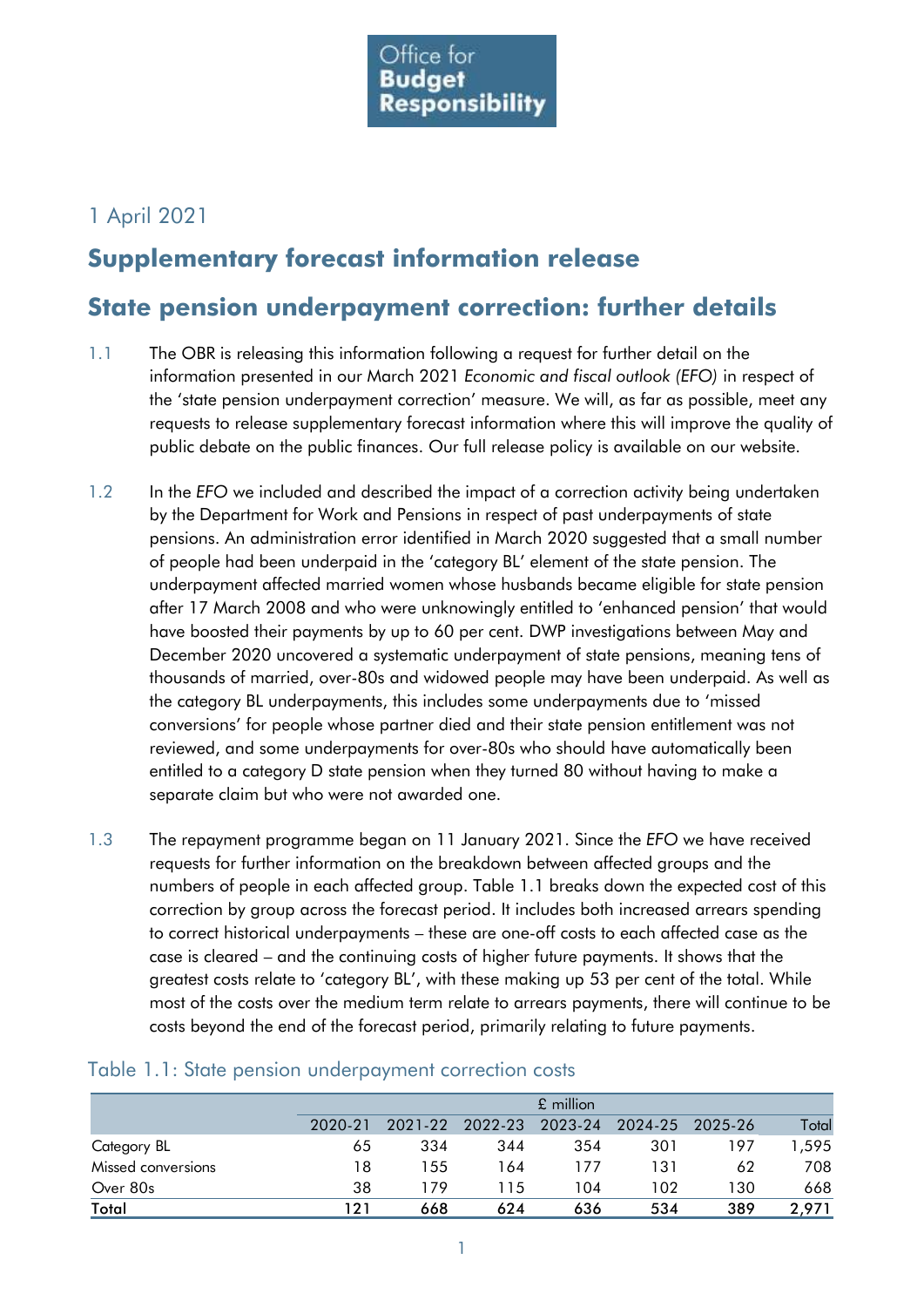- 1.4 The initial estimates provided by DWP to underpin our March 2021 forecast assume that the total affected caseload across all three groups will be almost 200,000 over the period to the end of 2025-26. Table 1.2 shows the affected caseload and two measures of the average cost of the correction exercise by each of the three affected groups. First, the average arrears payments, which cover several years of underpayments for each case and are therefore relatively high (these will include cases in respect of people who have since died); and, second, average future additional payments relative to the assumptions that were embodied in our forecasts prior to the correction exercise, which relate only to recipients that are still alive and to the year in which they are paid (and will continue into the future).
- 1.5 The caseload cleared follows a steadily declining path from 2021-22 onwards, reflecting initial assumptions about the speed with which cases can be cleared. These assumptions will be updated in future forecasts as DWP's resourcing for the exercise becomes clearer. The uneven path for the average arrears payments across different years reflects initial assumptions about the characteristics of the affected caseload that will need to be refined as DWP continues its investigation into the underpayments that have taken place. By contrast, the average continuing payment follows a steady upward path reflecting annual uprating.
- 1.6 The figures in Table 1.2 are the unrounded figures that featured in our March 2021 forecast. This should not be taken to mean they are considered to be known with great precision. As we outlined in the *EFO*, the costs associated with this correction exercise are highly uncertain. The full extent of the underpayment is not yet known and the profile of costs will depend on the pace at which DWP is able to complete the arrears payments.